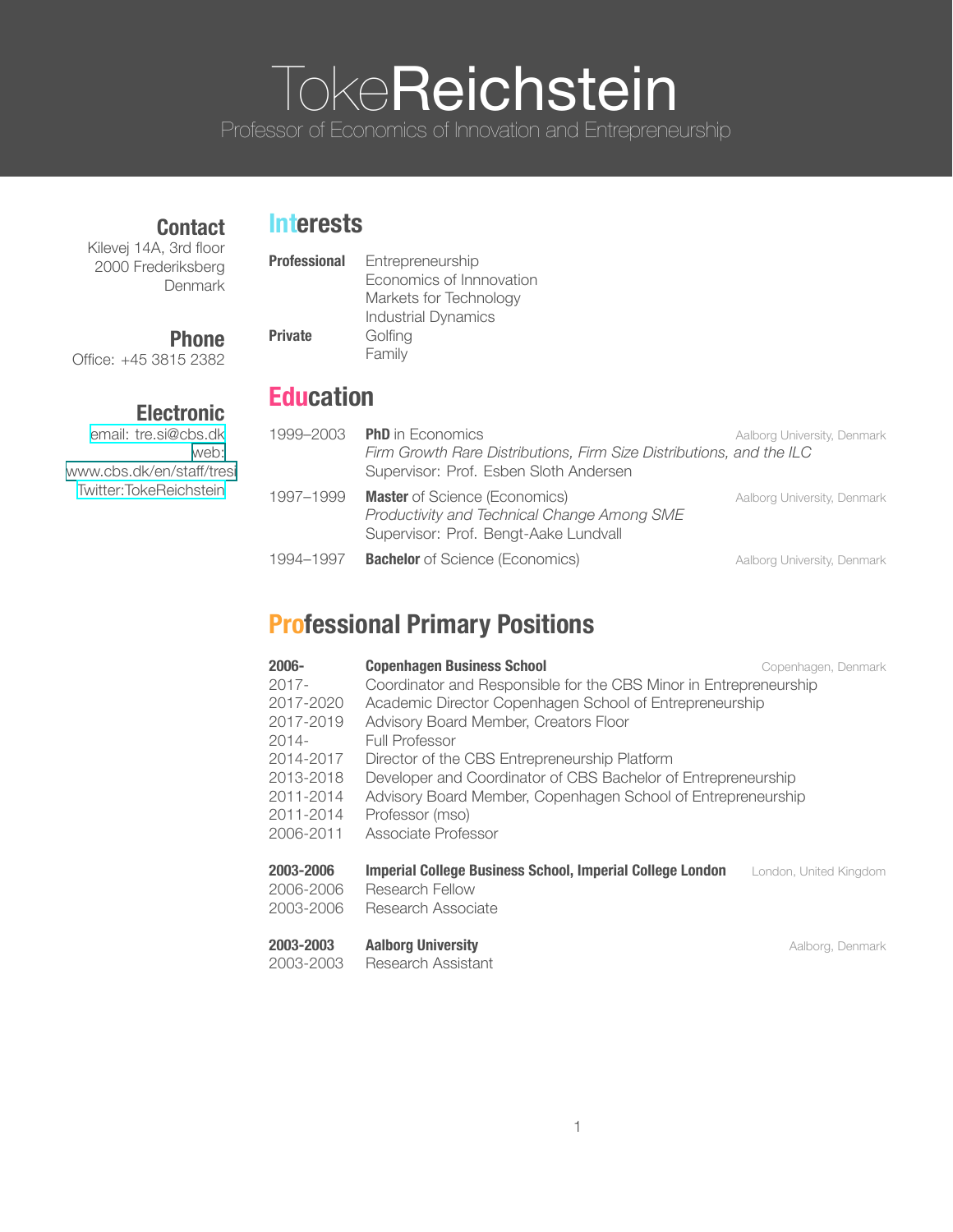## **Professional Secondary Positions**

| 2019-     | <b>Independent Research Fund Denmark</b><br>Appointed Member of the Social Science Section                                       | Copenhagen, Denmark             |
|-----------|----------------------------------------------------------------------------------------------------------------------------------|---------------------------------|
| $2017 -$  | Danish Centre for Entrepreneurship Research (DCER)<br>Co-Founder and Co-organizer (www.dcer.dk)                                  | Copenhagen, Denmark             |
| 2009-     | <b>LUISS Guido Carli University, LUISS Business School</b><br>External Professor with responsibilities for teaching Econometrics | Rome, Italy                     |
| 2017-2020 | Andelskassen Oikos<br>Member of the Board of Directors                                                                           | Copenhagen, Denmark             |
| 2018-2019 | <b>IA Fonden</b><br>Member of the Board of Directors                                                                             | Copenhagen, Denmark             |
| 2011-2011 | Kenan-Flagler Business School, UNC<br>Visitng Researcher                                                                         | Chapel Hill, North Carolina, US |
| 2008-2011 | <b>CEREBEM Bordeaux School of Management</b><br>Visitng Researcher                                                               | Bordeaux, France                |

## **Publications**

#### **Articles in peer-reviewed journals**

- Boudreau, K. J., Jeppesen, L. B., Reichstein, T., & Rullani, F., 2021*, Crowdfunding as Donations to Entrepreneurial Firms*. *Research Policy*, *50*(7) 104264
- Feldman, M. P., Ozcan, S., & Reichstein, T., 2021*, Variation in organizational practices: are startups really different? Journal of Evolutionary Economics*, *31*(1) 1–31
- Mahieu, J., Melillo, F., Reichstein, T., & Thompson, P., 2021*, Shooting Stars? Uncertainty in Hiring Entrepreneurs*. *Strategic Entrepreneurship Journal*, *?*(?) ?–?
- Cervino, G. C., Moreira, S. L., & Reichstein, T., 2019*, Licensing Decision: A Rent Dissipation Lens Applied to Product Market Competition, Openness to External Knowledge and Exogenous Sunk Costs*. *Industrial and Corporate Change*, *28*(4) 773–792
- Feldman, M. P., Halbinger, M., Reichstein, T., Valentin, F., & Yoon, J. W., 2019*, Technological achievements in entrepreneurial firms ? legacy, value chain experience, and division of innovation labour*. *Industry and Innovation*, *26*(3) 243–268
- Feldman, M. P., Ozcan, S., & Reichstein, T., 2019*, Falling not far from the tree: Entrepreneurs and organizational heritage*. *Organization Science*, *30*(2) 337–360
- Criscuolo, P., Laursen, K., Reichstein, T., & Salter, A. J., 2018*, The Winning Combination Search Strategy and Innovativeness in the UK*. *Industry and Innovation*, *25*(2) 115– 143
- Failla, V., Melillo, F., & Reichstein, T., 2017*, Entrepreneurship and employment stability — Job matching, labour market value, and personal commitmenteffects*. *Journal of Business Venturing*, *32*(2) 162–177
- Laursen, K., Moreira, S. L., Reichstein, T., & Leone, M. I., 2017*, Evading the Boomerang Effect: Using the Grant-Back Clause to Further Generative Appropriability from Technology Licensing Deals*. *Organization Science*, *28*(3) 514–530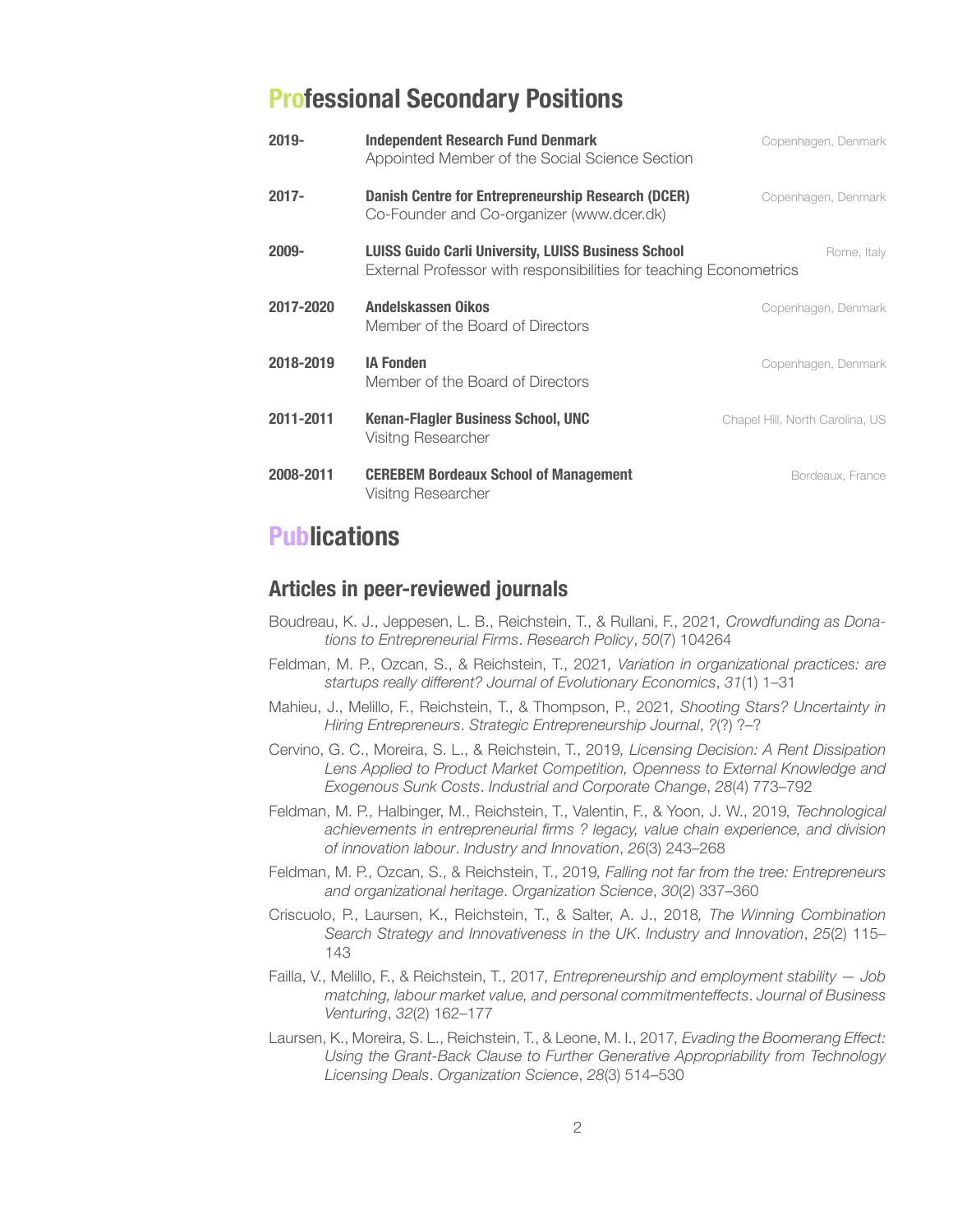- Laursen, K., F., M., & Reichstein, T., 2016*, A Matter of Location: The Role of Social Capital in Overcoming the Liability of Newness in R&D Activities*. *Regional Studies*, *50*(9) 1537– 1550
- Leone, M. I., Reichstein, T., Boccadelli, P., & Magnusson, M., 2016*, License to Learn: An investigation into Thin and Thick Licensing Contracts*. *R&D Management*, *46*(2) 326– 340
- Leone, M. I., Oriani, R., & Reichstein, T., 2015*, Uncertainty, Flexibility and Upfront Fees in Patent Licenses*. *Journal of Industrial and Business Economics*, *42*(4) 371–394
- Leone, M. I., & Reichstein, T., 2012*, Licensing-in fosters rapid invention! the effect of the grantback clause and technological unfamiliarity*. *Strategic Management Journal*, *33*(8) 965– 985
- Colombo, M. G., Rabbiosi, L., & Reichstein, T., 2011*, Organizing for external knowledge sourcing*. *European Management Review*, *8*(3) 111–116
- Laursen, K., Reichstein, T., & Salter, A., 2011*, Exploring the effect of geographical proximity and university quality on university–industry collaboration in the United Kingdom*. *Regional Studies*, *45*(4) 507–523
- Colombo, M. G., Rabbiosi, L., & Reichstein, T., 2010*, Special Issue on: Designing internal organization for external knowledge sourcing*. *European Management Review*, *7*(1) 74–76
- Ebersberger, B., Marsili, O., Reichstein, T., & Salter, A., 2010*, Into thin air: using a quantile regression approach to explore the relationship between R&D and innovation*. *International Review of Applied Economics*, *24*(1) 95–102
- Reichstein, T., Dahl, M. S., Ebersberger, B., & Jensen, M. B., 2010*, The devil dwells in the tails*. *Journal of Evolutionary Economics*, *20*(2) 219–231
- Özcan, S., & Reichstein, T., 2009*, Transition to entrepreneurship from the public sector: Predispositional and contextual effects*. *Management Science*, *55*(4) 604–618
- Ebersberger, B., Marsili, O., Reichstein, T., & Salter, A., 2008*, Fortune favours the brave: The distribution of innovative returns in Finland, the Netherlands and the UK*. *Structural Change and Economic Dynamics*, *19*(4) 357–362
- Reichstein, T., Salter, A. J., & Gann, D. M., 2008*, Break on through: sources and determinants of product and process innovation among UK construction firms*. *Industry and Innovation*, *15*(6) 601–625
- Dahl, M. S., & Reichstein, T., 2007*, Are you experienced? Prior experience and the survival of new organizations*. *Industry and Innovation*, *14*(5) 497–511
- Reichstein, T., & Salter, A., 2006*, Investigating the sources of process innovation among UK manufacturing firms*. *Industrial and Corporate Change*, *15*(4) 653–682
- Reichstein, T., & Jensen, M. B., 2005*, Firm size and firm growth rate distributions—the case of Denmark*. *Industrial and Corporate Change*, *14*(6) 1145–1166
- Reichstein, T., Salter, A. J., & Gann, D. M., 2005*, Last among equals: a comparison of innovation in construction, services and manufacturing in the UK*. *Construction Management and Economics*, *23*(6) 631–644
- Reichstein, T., & Dahl, M. S., 2004*, Are firm growth rates random? Analysing patterns and dependencies*. *International Review of Applied Economics*, *18*(2) 225–246

#### **Books**

- Alkærsig, L., Beukel, K., & Reichstein, T., 2015, *Intellectual Property Rights Management: Rookies, Dealers and Strategists, Palgrave Macmillan*
- Christensen, J. L., Vinding, A. L., & Reichstein, T., 2006, *Product Innovation in Denmark – Extend, Process, Learning and Economic Performance, Aalborg University Press*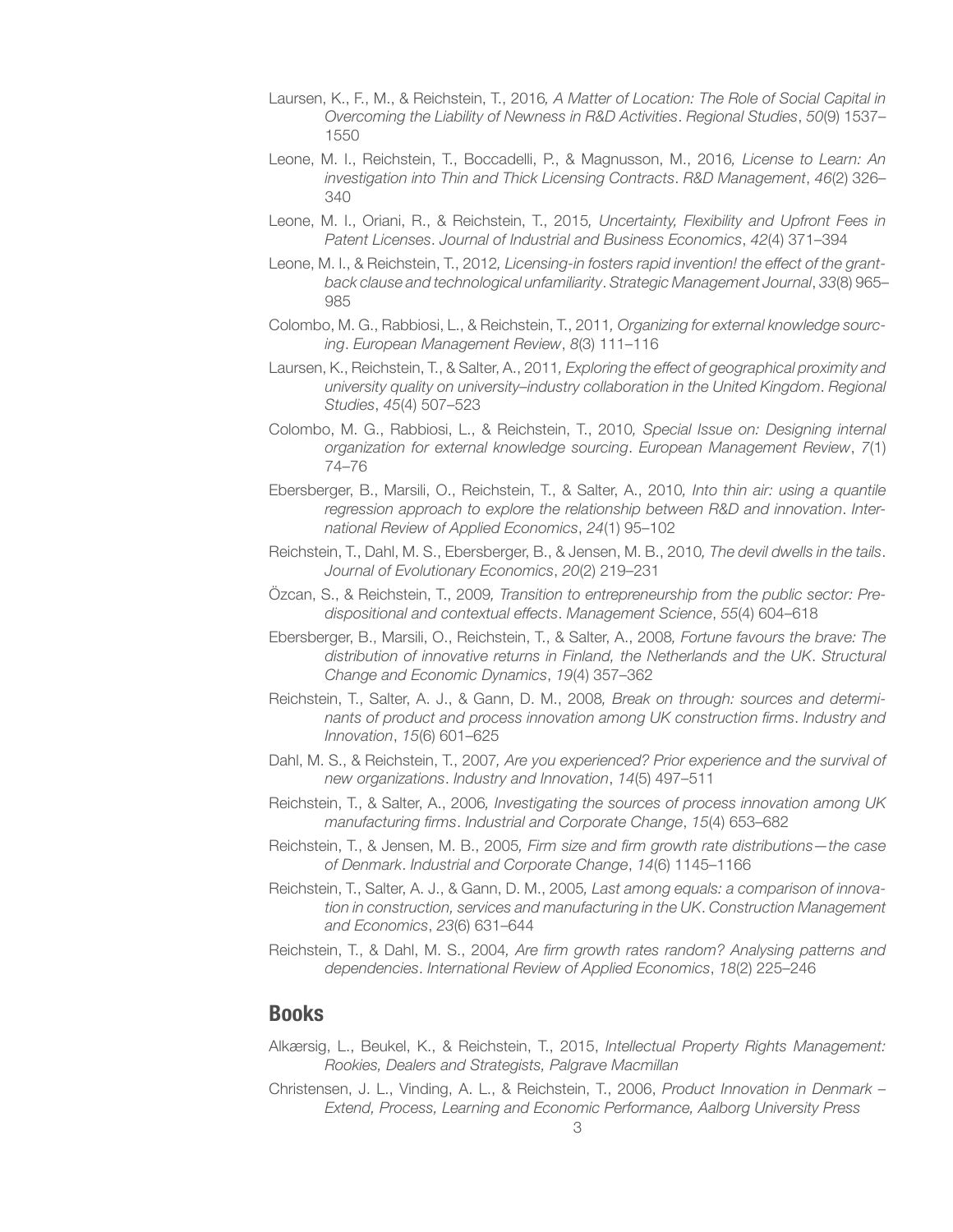Reichstein, T., 2003, *Firm growth rate distributions, firm size distributions and the industry life cycle, Aalborg University Press*

#### **Articles in proceedings**

- Mahieu, J., Melillo, F., & Reichstein, T., 2018, Prior wage and the returns to entrepreneurship*,* Academy of Management Proceedings
- Isakson, C. D., Reichstein, T., & Dahl, M. S., 2013, Economic Economic Choices of a Nomadic and Isolated Work Force: Shifts in Social Relations*,* Academy of Management Proceedings
- Laursen, K., Leone, M. I., Moreira, S., & Reichstein, T., 2013, Explaining the Use of the Grant-Back Clause in Technology Licensing*,* Academy of Management Proceedings
- Laursen, K., Reichstein, T., & Trombini, G., 2013, Whom to Choose as License Partner? The Interplay between Technology Cooperation & Market Competition*,* Academy of Management Proceedings
- Bishop, K., Reichstein, T., & Salter, A., 2008, Exploring the role of geographic proximity in shaping university–industry interaction*,* Creating wealth from knowledge: Meeting the innovation challenge
- Reichstein, T., 2004, Does Product Innovation and Firm Growth Go Hand in Hand?*,* Research on Technological Innovation, Management and Policy

#### **Research reports**

- Reichstein, T., Salter, A. J., & Tether, B., 2007*,* Mapping Innovation and the Geographical Determinants of Inovatopn Collaboration: A Report for the Department of Trade and Industry
- Reichstein, T., & Whyte, J., 2005*,* Quantitative Analyiss of the Design Quality-Indicator (DQI) Dataset

## **PhD Students**

| 2017 | Giulio Zichella<br>INO. CBS                                                                                                                                                                                         |
|------|---------------------------------------------------------------------------------------------------------------------------------------------------------------------------------------------------------------------|
|      | Entrepreneurial Cognition: Three essays on entrepreneurial behaviors and cog-<br>nition under risk and uncertainty (First employment after PhD: Department of<br>Operations Management, Copenhagen Business School) |
| 2014 | <b>Maria Halbinger</b><br>INO. CBS                                                                                                                                                                                  |
|      | Entrepreneurial Individuals: Empirical Investigations into Entrepreneurial Activi-<br>ties of Hackers and Makers (First employment after PhD: Zicklin School of Busi-<br>ness, Baruch College, New York)            |
| 2014 | <b>Virgilio Failla</b><br>INO, CBS                                                                                                                                                                                  |
|      | Three Essays on the Dynamics of Entrepreneurs in the Labor Market (First em-<br>ployment after PhD: Ludwig-Maximilians-Universität München)                                                                         |
| 2014 | <b>Maggie Qiuzhu Mei</b><br>INO. CBS                                                                                                                                                                                |
|      | Learning to Innovate: THe Role of Ambidexterity, Standard, and Decision Mak-<br>ing (First Employment after PhD: University of Grenoble)                                                                            |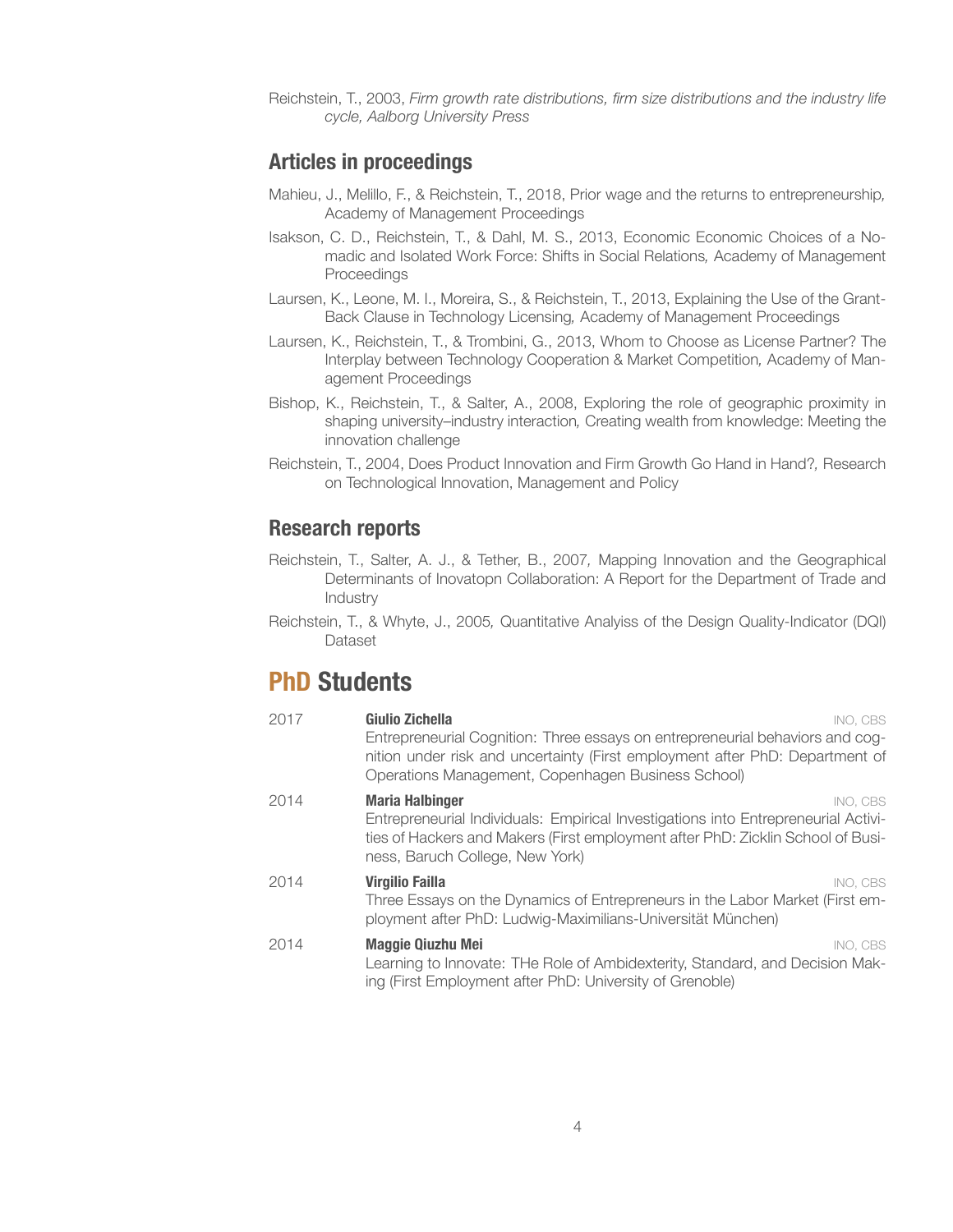| 2014 | <b>Solon Moreira</b><br>INO. CBS<br>Four Essays on Technology Licensing and Firm Innovation (First employment<br>after PhD: IESE Business School)                                                                                       |
|------|-----------------------------------------------------------------------------------------------------------------------------------------------------------------------------------------------------------------------------------------|
| 2013 | <b>Christine Isakson</b><br>INO. CBS<br>Co-Worker Influence and Labor Mobility (First employment after PhD: Stanford<br>University)                                                                                                     |
| 2013 | <b>Signe Groth-Brodersen</b><br>LPF. CBS<br>From Management to Ego: A Social- Psychological Analysis of the relationship<br>between self-efficacy, Management and Stress in Modern Work Life" (First em-<br>ployment after PhD: Nordea) |
| 2011 | Kristina Vaarst Andersen<br>INO. CBS<br>Optimal Levels of Embeddedness - The contingent Value of Networked Collab-<br>oration (First Employment after PhD: Roskilde University)                                                         |

## **Teaching Experiences**

| Current | Managerial Economics at Bachelor level                    | <b>CBS</b>            |
|---------|-----------------------------------------------------------|-----------------------|
| Current | Entrepreneurial Strategy at Bachelor level                | <b>CBS</b>            |
| Current | Entrepreneurial Finance at Bachelor level                 | <b>CBS</b>            |
| Current | Business Planning and Business Models at Bachelor level   | <b>CBS</b>            |
| Current | Applied Econometrics at PhD level                         | Luiss Business School |
| Current | Business Models, Strategy and Planning at Master level    | Copenhagen University |
| Current | Supervision of PhD Students                               | <b>CBS</b>            |
| Current | Supervision of BSc and MSc Students                       | <b>CBS</b>            |
| Current | Research in Entrepreneurship at the PhD level             | <b>CBS</b>            |
| Past    | Intellectual Property Rights Management at Bachelor level |                       |
| Past    | Entrepreneurship at MSc level                             |                       |
| Past    | Industrial Economics at MBA level                         |                       |
| Past    | Industrial Economics at BSc level                         |                       |

- Past Industrial Economics at BSc level
- Past Business Statistics, BSc Management
- Past Macro Economics, BSc Management
- Past Principles of Economics, BSc Management
- Past Logistic Regression as a Risk Management Tool at MBA level
- Past Business Economics, BSc Engineering
- Past Microeconomics, MSc Economics
- Past Evolutionary Economics, MSc Economics

## **Editorial Experiences**

| $2014-$ | <b>Associate Editor</b><br>Section: Entrepreneurship and Innovation      | Journal of Industrial and Business Economics |
|---------|--------------------------------------------------------------------------|----------------------------------------------|
| 2011    | <b>Guest Editor</b><br>Title: Organizing for External Knowledge Sourcing | European Management Review                   |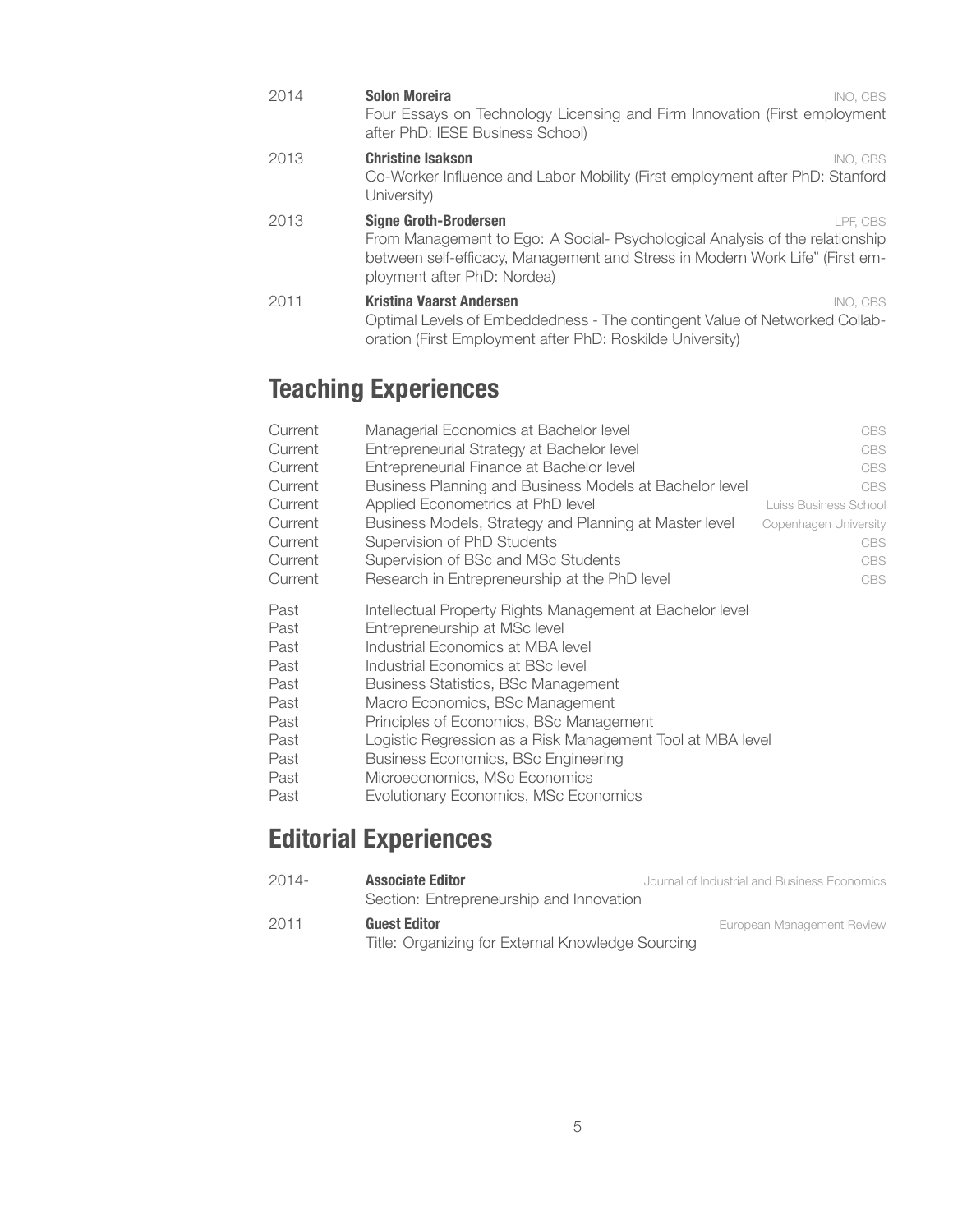# **Other Experiences**

|      | <b>Member of Hiring Committees</b><br>Copenhagen Business School<br>PhD, Assistant Professor and Associate Professor                                                                     |
|------|------------------------------------------------------------------------------------------------------------------------------------------------------------------------------------------|
|      | <b>Member of Hiring Committees</b><br>Aarhus University<br>Full Professor                                                                                                                |
|      | <b>Member of Hiring Committees</b><br>Southern Danish University<br>Assistant Professor and Associate Professor                                                                          |
|      | <b>Member of Hiring Committees</b><br>Aalborg University<br>Assistant Professor and Associate Professor                                                                                  |
| 2016 | <b>Media appearances</b><br>TV2News, Jyllandsposten, and Børsen<br>Both TV and newspaper appearances                                                                                     |
| 2015 | <b>Member of Case Competition Assessment Committee</b> Novo Nordisk Case Competion<br>Expert and Assessment Panel member for mentoring and appointing winners                            |
| 2015 | <b>Member of Assessment Committee</b><br>Academy of Finland - Business Panel 1<br>Assessment of approximately 70 research applications and distributing<br>EUR10.000.000                 |
| 2015 | <b>Member of Assessment Committee</b><br>Academy of Finland - Business Panel 2<br>Assessment of approximately 80 research applications and distributing<br>EUR15,000,000                 |
| 2015 | <b>Member of Assessment Committee</b><br>Riksbankens Jubileumsfund Sweden<br>100<br>Assessment of almost<br>research<br>applications and distributing<br>SEK100.000.000                  |
| 2012 | <b>Evaluation of Keivan Aghasi's PhD</b><br>KTH Royal Institute of Technology<br>Title of thesis: Predicting who stays or leaves after the acquisition: Target's top<br>manager turnover |
| 2013 | <b>Member of Assessment Committee</b><br>Riksbankens Jubileumsfund Sweden<br>Assessment of more than 70 research applications and distributing more than<br>SEK40.000.000                |
| 2012 | <b>Evaluation of Daniel Halversson's PhD</b><br>KTH Royal Institute of Technology<br>Title of thesis: Firm Dynamics: The Size and Growth Distribution of Firms                           |

# **Awards**

| 2015 | <b>DRUID Best paper Award</b><br>Entrepreneur's Social Skills: Experience, Hackers and Haikus, with Maria Hal-<br>binger                                                    | <b>DRUID Conference</b>          |
|------|-----------------------------------------------------------------------------------------------------------------------------------------------------------------------------|----------------------------------|
| 2014 | <b>AOM Best paper Nominee</b><br>Unpredictably Stable. An Investigation into the Stayer-Mover Tendencies<br>among Self-Employed, with Virgilio Failla and Francesca Melillo | Academy of Management Conference |
| 2013 | <b>AOM Best paper Nominee</b><br>Explaining the Use of the Grant-Back Clause in Technology Licenisng, with Keld<br>Laursen, Maria Isabella Leone and Solon Moreira          | Academy of Management Conference |
| 2013 | <b>AOM Best paper Nominee</b><br>Economic Choices of a Normadic and Isolated Work Force: Shifts in Social<br>Relations, gith Chrstine D. Isakson and Michael Dahl           | Academy of Management Conference |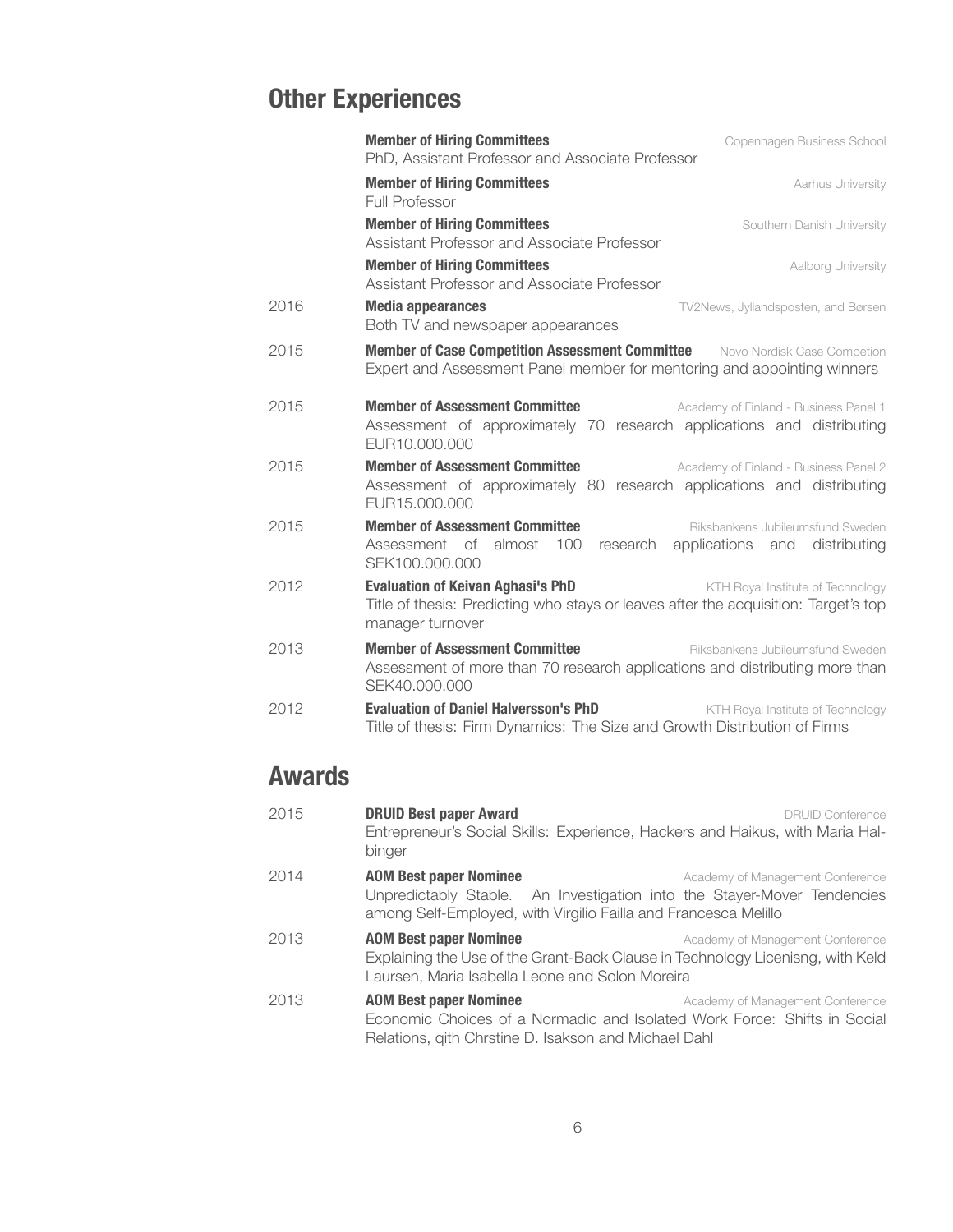- **2013 AOM Best paper Nominee Academy of Management Conference** Whom to Choose as License Partner? The Interplay between Technology Coorporation and Market Competition, with Keld Laursen and Giulia Trombini
- **2008 Best Paper Award Best Paper Award** Strategic Management Society Conference License to Speed - The Role of Licenisng-in in Accelerating the Invention Process, with Maira Isabella Leone

## **Grants**

| 2017 | <b>Research grant from Danish Research Council</b><br>Denmark<br>DKR 3.329.464, Entrepreneurs' Cognition and Perception of Risk and Ambigu-<br>ity                                                                                                               |
|------|------------------------------------------------------------------------------------------------------------------------------------------------------------------------------------------------------------------------------------------------------------------|
| 2009 | 5 Mobility PhD Scholarships from The Danish Research Council<br>Denmark<br>DKR 11.000.000, Innovation and Entrepreneurship                                                                                                                                       |
| 2009 | <b>Co-author on FSE Research Unit on Open Innovation</b><br>Denmark<br>DKR 7.940.000, Main Applicant: Keld Laursen, Among other co-authors:<br>Thomas Rønde, Lars Bo Jeppesen & Francesco Rullani.                                                               |
| 2009 | Organizing for Internal and External Knowledge Creation and Innovation: The Role of<br><b>Resources</b><br>Denmark<br>FSE funded Conference, DKR 90.000, with Larissa Rabbiosi                                                                                   |
| 2008 | Entrepreneurship in an Organizational Context: How Match- ing and Context Pro-<br>cesses Influence Firm Level Opportunity Discovery<br>Denmark<br>FSE funded Research, App. DKR 2.700.000 with among others: Nicolai J.<br>Foss, Serden Ozcan & Larissa Rabbiosi |
| 2008 | Organizing for Internal and External Knowledge Creation and Innovation: Looking<br>within or Searching Beyond?<br>Denmark<br>FSE funded Conference, DKR 90.000                                                                                                   |
| 2004 | <b>Innovative Behaviour and Business Performance (IBBP)</b><br>UK.<br>BEIC/EPSRC funded project, GBP 125.000. Main Applicant: Ammon Salter                                                                                                                       |
| 2004 | <b>Innovation in Construction</b><br>UK.<br>BEIC/EPSRC funded project, GBP 60.000. Main Applicant: Ammon Salter                                                                                                                                                  |

# **Conferences Organized**

| 2016 | CBS Entrepreneurship Policy Conference - Harnessing the Crowd                 |
|------|-------------------------------------------------------------------------------|
| 2015 | CBS Entrepreneurship Policy Conference - The Health Tech Challenge            |
| 2014 | CBS Entrepreneurship Policy Conference - The regional aspect                  |
| 2014 | Danish Centre of Entrepreneurship Research (DCER) Kick-off Conference         |
| 2012 | The 2012 SEI PhD COnference, Approximately 50 Participants and 20 Papers      |
| 2009 | Organizing for Internal and External Knwoledge Creation and Innovation: The   |
|      | Role of Resources?, Approximately 50 Åarticipants and 19 papers presented     |
| 2008 | Organizing for Internal and External Knowledge Creation and Innovation: Look- |
|      | ing Within or Searching Beyond?                                               |
| 2008 | DRUID Fundamentals Day on the Future Direction of Entrepreneurhsip            |